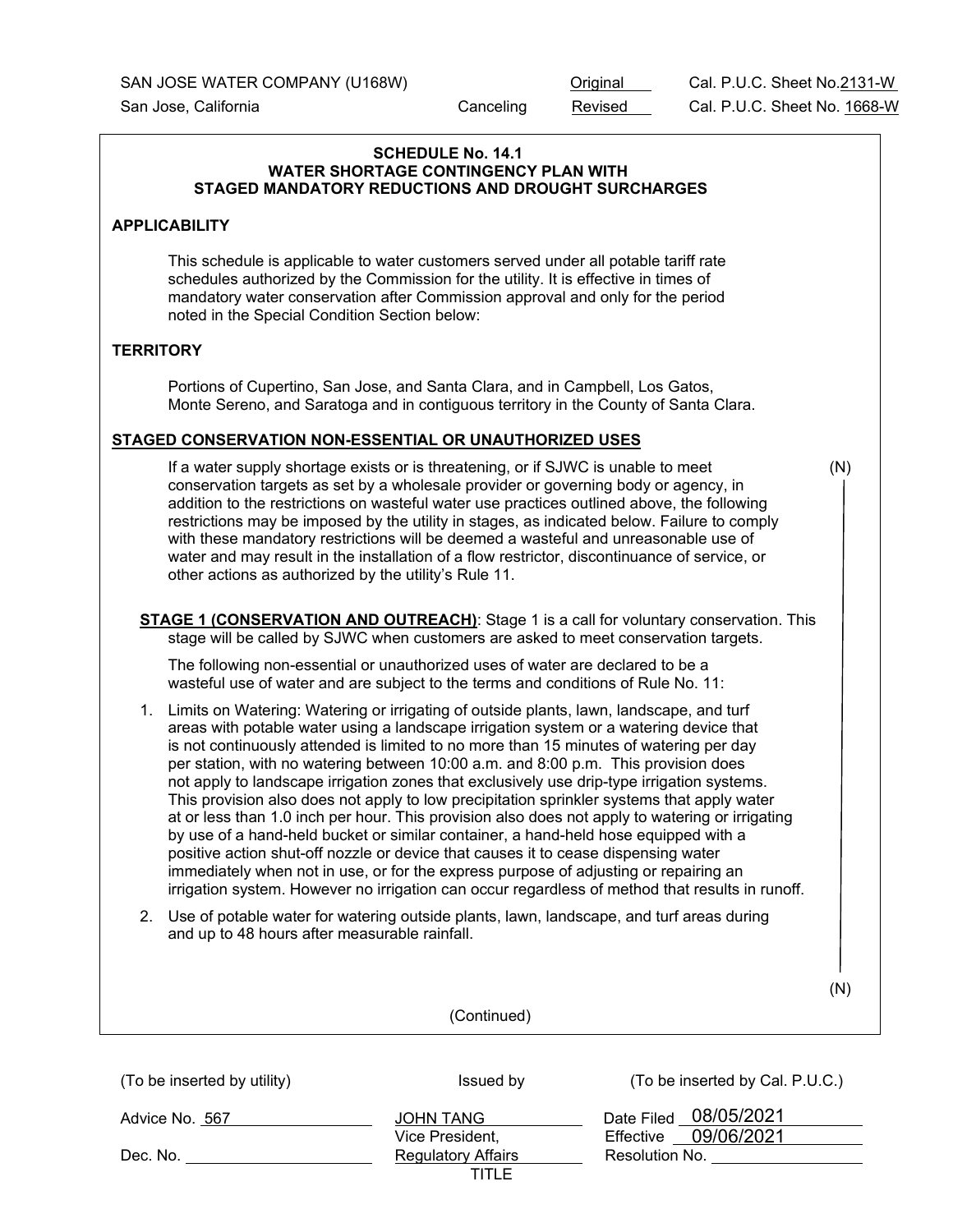#### **SCHEDULE No. 14.1** (N) **WATER SHORTAGE CONTINGENCY PLAN WITH STAGED MANDATORY REDUCTIONS AND DROUGHT SURCHARGES (Continued)**

### **STAGE 1 CONSERVATION NON-ESSENTIAL OR UNAUTHORIZED WATER USES (Continued)**

- 3. Obligation to Fix Leaks, Breaks or Malfunctions: Use of water through any broken or defective plumbing fixture, sprinkler, watering or irrigation system on the customer's premises when the utility has notified the customer in writing to repair the broken or defective plumbing fixture, sprinkler, watering or irrigation system, and the customer has failed to make such repairs within 5 business days after receipt of such notice.
- 4. Limits on Washing Vehicles: Use of potable water through a hand-held hose for washing cars, buses, boats, trailers, aircraft or other vehicles without a positive shut-off nozzle or device that causes it to cease dispensing water immediately when not in use.
- 5. Limits on Washing Structures and Paved Surfaces: Use of potable water through a hand-held hose for washing building, structures, sidewalks, walkways driveways, patios, tennis courts, or other hand-surfaces, non-porous areas without a positive shut-off nozzle or device that causes it to cease dispensing water immediately when not in use.
- 6. Limits on the operation of commercial car washes which do not recycle the potable water used, as required by the California Water Code Section 10950-10953.
- 7. The serving of water, other than upon request, in eating and drinking establishments, including but not limited to restaurants, hotels, cafes, bars, or other public places where food or drink are served and/or purchased.
- 8. Operators of hotels and motels are to provide guests with the option of choosing not to have towels and linens laundered daily and/or to require hotels and motels to prominently display a notice of this option in each guest bathroom using clear and easily understood language.
- 9. No Excessive Water Flow or Runoff: The use of potable water for washing buildings, structures, sidewalks, walkways, driveways, patios, tennis courts, or other hard-surfaced, non-porous areas in a manner that results in excessive run-off onto sidewalks, driveways gutters or streets, or waste of water
- 10. The use of potable water in a fountain or other decorative water device that does not have a fully automatic recirculation system, or the filling or topping off of decorative lakes or ponds, except where the water is part of a recirculating system.
- 11. Other restrictions on use of potable water as prescribed from time to time by the Commission, SJWC, or another governing body or agency.
- **STAGE 2 – (WATER REDUCTION NEEDED)**: Stage 2 is a call for voluntary conservation. This stage occurs when Stage 1 limitations are deemed insufficient to achieve identified conservation target established by SJWC. In addition to the non-essential or unauthorized uses of water listed in Stage 1, the following non-essential or unauthorized uses of water may be declared:
- 1. Limits on Watering Days: Watering or irrigating of lawns, landscape or other vegetated areas with potable water is limited to no more than three days per week. Irrigation will be allowed Mondays, Thursdays, and Saturdays for odd numbered and numberless addresses; irrigation will be allowed Tuesdays, Fridays, and Sundays for even numbered address. (N)

| (To be inserted by utility) | Issued by                          | (To be inserted by Cal. P.U.C.)                  |
|-----------------------------|------------------------------------|--------------------------------------------------|
| Advice No. 567              | JOHN TANG<br>Vice President,       | Date Filed 08/05/2021<br>09/06/2021<br>Effective |
| Dec. No.                    | <b>Regulatory Affairs</b><br>TITLE | Resolution No.                                   |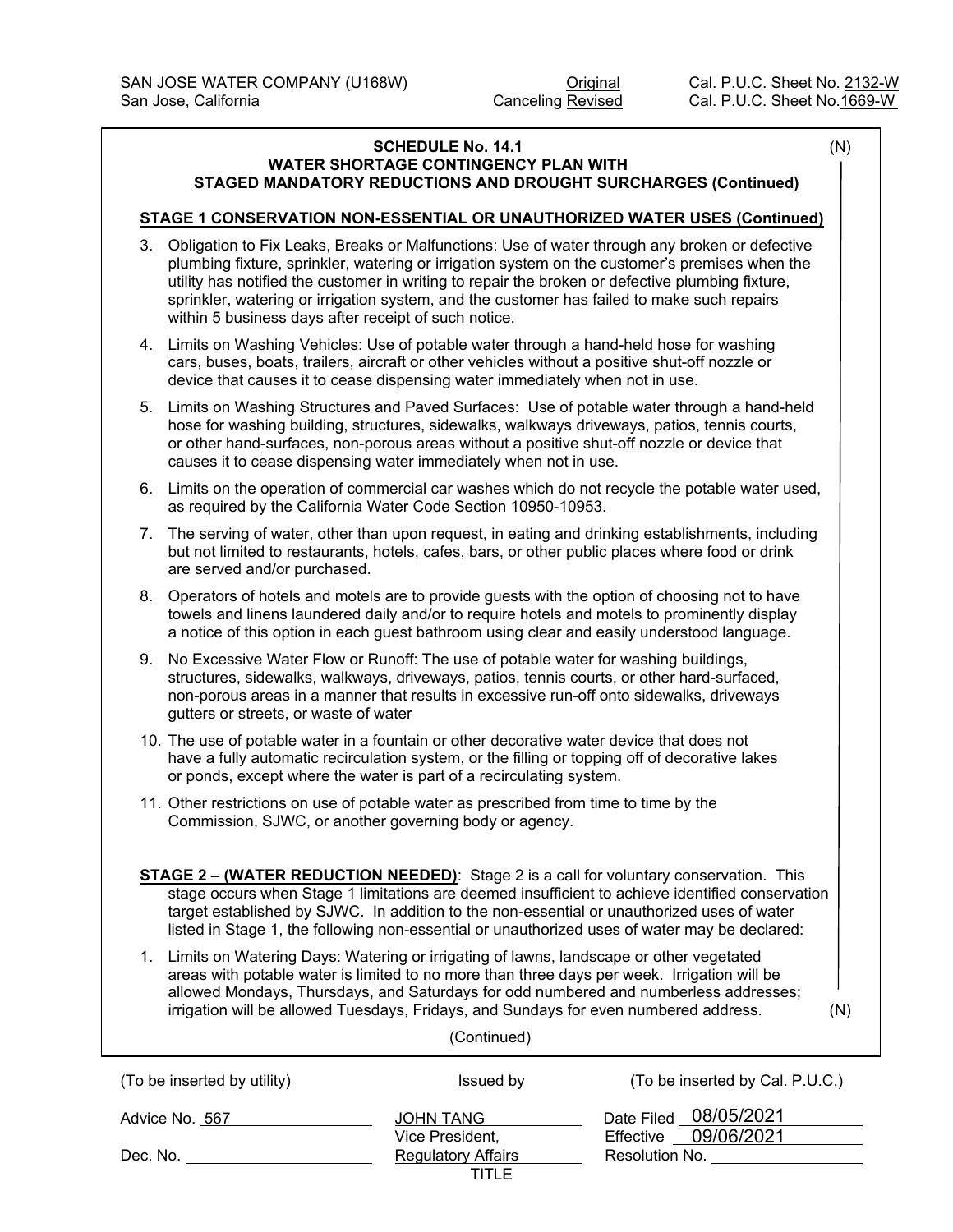### SCHEDULE No. 14.1 (N) **WATER SHORTAGE CONTINGENCY PLAN WITH STAGED MANDATORY REDUCTIONS AND DROUGHT SURCHARGES (Continued)**

# **STAGE 2 -WATER REDUCTION NEEDED (Continued):**

- 2. No Runoff: The use of potable water for washing building, structures, sidewalks, walkways, driveways, patios, tennis courts, or other hard surfaces, non-porous areas in a matter that results in run-offs onto sidewalks, driveways, gutters or streets that is not redirected to landscaped or vegetated areas.
- 3. Obligation to Fix Leaks, Breaks, or Malfunctions: Use of water through any broken or defective plumbing fixture, sprinkler, watering or irrigation system on the customer's premises when the utility has notified the customer in writing to repair the broken or defective plumbing fixture, sprinkler, watering or irrigation system, and the customer has failed to make such repairs within 72 hours after receipt of such notice
- 4. Other restrictions on use of potable water as prescribed by the Commission, SJWC, or another governing body or agency.

# **STAGED REDUCTION OF WATER USAGE AND MANDATORY RESTRICTIONS**

- **STAGE 3 – (SEVERE WATER REDUCTION)**: Stage 3 (Severe Water Reduction) occurs when Stage 2 limitations are deemed insufficient to achieve identified water usage goals established by authorized government entities. The following restriction will be enacted:
- 1. Limits on Watering Days: Watering or irrigation lawns, landscape or other vegetated areas with potable water is limited to two days per week. Irrigation will be allowed Mondays and Thursdays for odd numbered and numberless addresses; irrigation will be allowed on Tuesdays and Fridays for even numbered addresses.
- 2. Limits on Filling Ornamental Lakes or Ponds: Prohibition of the use of potable water for filling or re-filling decorative fountains, ornamental lakes or ponds more than one foot, except when fountains or ponds/lakes are drained for repairs, and except to the extend needed to sustain aquatic life in ponds/lakes, provided that such animals are of significant value and have been actively managed within the water featured prior to declaration of supply shortage level under Rule 14.1.
- 3. Limits on Washing Vehicles: Washing of vehicles, except at a commercial car washing facility that utilizes recycled or re-circulating water system to capture or reuse water.
- 4. Use of potable water for washing buildings, structures, sidewalks, walkways, driveways, patios, tennis courts, or other hard-surfaces, non-porous areas, except to protect the health and safety of the public.
- 5.. Use of potable water for construction purposes, including washing streets, backfill, and dust control, if other actions to accomplish the same purposes without water are feasible and /or permitted or if recycled water is reasonably available as determined by a government agency.
- 6. Other restrictions on use of potable water as prescribed by the Commission, SJWC, or another governing body or agency. (N)

| (To be inserted by utility) | Issued by                 | (To be inserted by Cal. P.U.C.) |
|-----------------------------|---------------------------|---------------------------------|
| Advice No. 567              | JOHN TANG                 | Date Filed 08/05/2021           |
|                             | Vice President.           | Effective 09/06/2021            |
| Dec. No.                    | <b>Regulatory Affairs</b> | Resolution No.                  |
|                             | TITLE                     |                                 |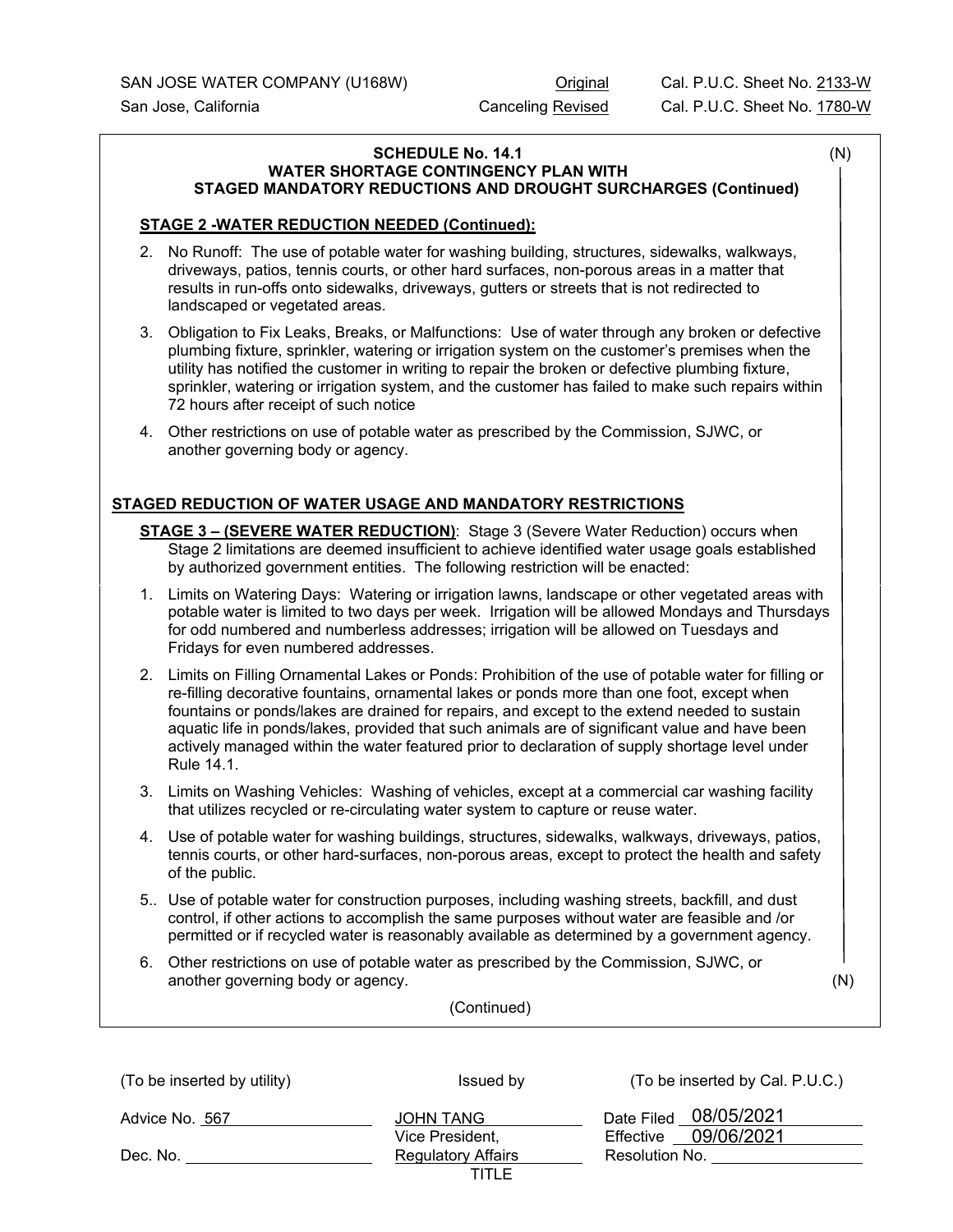#### **SCHEDULE No. 14.1** (N) **WATER SHORTAGE CONTINGENCY PLAN WITH STAGED MANDATORY REDUCTIONS AND DROUGHT SURCHARGES (Continued)**

**STAGE 4 (CRITICAL WATER REDUCTION)**: Stage 4 (Critical Water Reduction) occurs when the Stage 3 limitations are deemed insufficient to achieve identified water usage goals established by authorized government entities. The following restrictions will be enacted:

- 1. Limits on Watering Days: Watering or irrigation lawns, landscape or other vegetated areas with potable water is limited to one day per week. Irrigation will be allowed Mondays for odd numbered and numberless addresses; irrigation will be allowed on Tuesdays for even numbered addresses.
- 2. Limits on filling Residential Swimming Pools or Spas: Prohibition of use of potable water for filing or re-filing residential swimming pools or spas more than one foot, except when pools/spas are drained for repairs.
- 3. Obligations to Fix Leaks, or Malfunctions: Use of water through any broken or defective plumbing fixture, sprinkler watering or irrigation system on the customer's premises when the utility has notified the customer in writing to repair the broken or defective plumbing fixture, sprinklers, watering or irrigation system, and the customer has failed to make such repairs within 48 hours after receipt of such notice.

| <b>STAGE 5 (EMERGENCY WATER REDUCTION):</b> Stage 5 (Emergency Water Reduction) occurs       |
|----------------------------------------------------------------------------------------------|
| when the Stage 4 limitations are deemed insufficient to achieve identified water usage goals |
| established by authorized government entities. The following restrictions will be enacted:   |

1. No Watering or irrigation: Watering or irrigation of lawn, landscape or other vegetated area with potable water is prohibited. The restriction does not apply to the following categories of use:

i. Maintenance of vegetation, including trees and shrubs, that are watered using a hand-held bucket or similar containers, hand-held hose equipped with a positive action shut-off nozzle or device;

ii. Maintenance of existing landscape necessary for fire protection, with the exception of turf grass;

iii. Maintenance of existing landscape for soil erosion control;

iv. Maintenance of plant materials identified to be rare or essential to the well-being of a protected species;

v. Maintenance of landscape within active public parks and playing fields, day care centers, golf course greens, fringes and tee boxes, and school grounds, provided that such irrigation does not exceed 2 days per week.

- 2. Limits on filling Residential Swimming Pools or Spas: Prohibition of use of potable water for filling or re-filling residential swimming pools or spas.
- 3. Limits on filling Ornaments Lakes or Ponds: Prohibition of the use of potable water for filling or refilling ornamental lakes or ponds, except to the extent needed to sustain aquatic life in ponds/lakes, provided that such animals are of significant value and have been actively managed within the water feature prior to declaration of a supply shortage level under Rule 14.1.

(Continued) (N)

| (To be inserted by utility) | Issued by                           | (To be inserted by Cal. P.U.C.)                  |
|-----------------------------|-------------------------------------|--------------------------------------------------|
| Advice No. 567              | <b>JOHN TANG</b><br>Vice President, | Date Filed 08/05/2021<br>09/06/2021<br>Effective |
| Dec. No.                    | <b>Regulatory Affairs</b><br>TITLE  | Resolution No.                                   |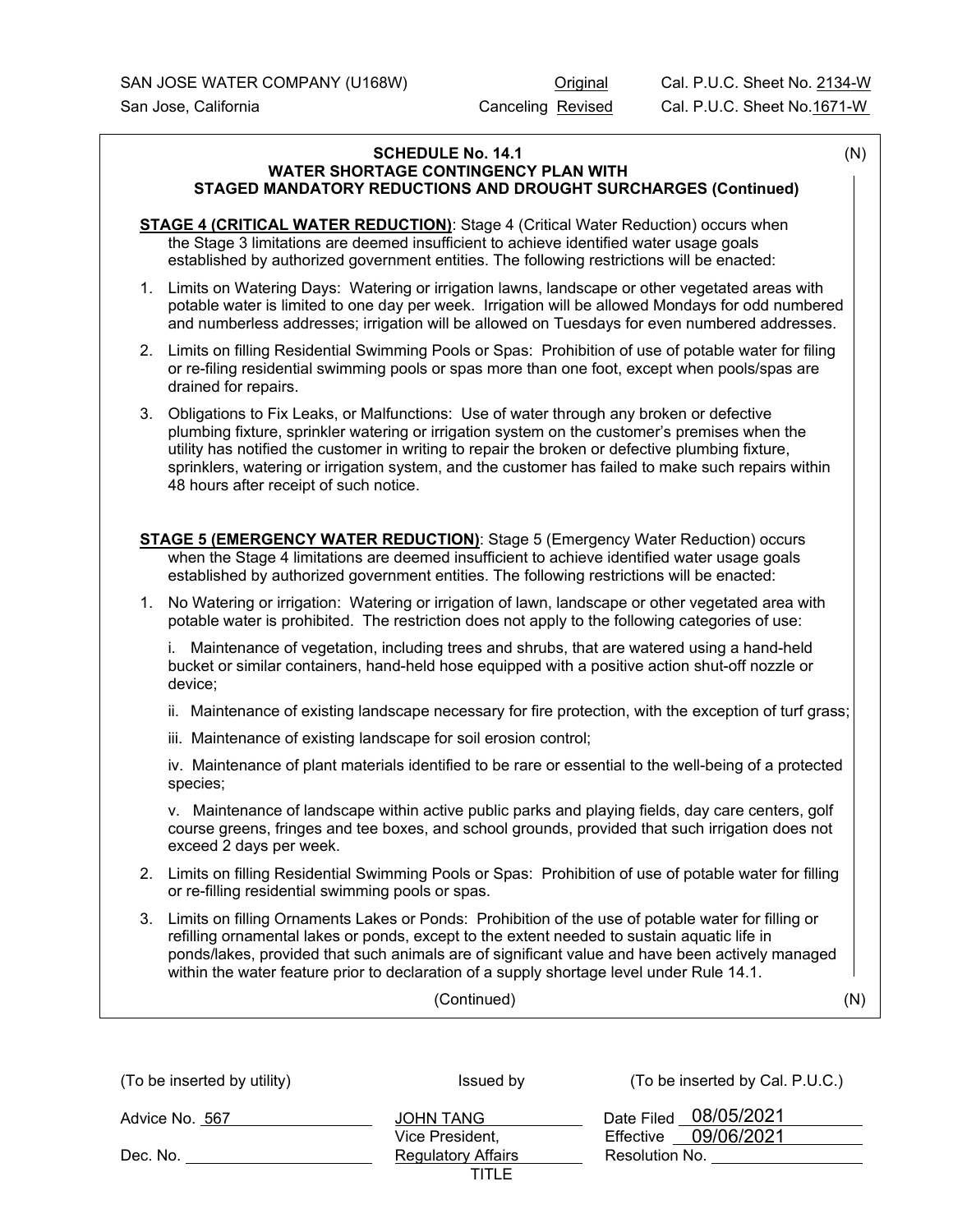### **SCHEDULE No. 14.1** (N) **WATER SHORTAGE CONTINGENCY PLAN WITH STAGED MANDATORY REDUCTIONS AND DROUGHT SURCHARGES (Continued)**

#### **STAGE 5 EMERGENCY WATER REDUCTION (Continued)**:

- 4. Limits on filling Decorative Fountains: Prohibition of the use of potable water for filling or refilling fountains or other decorative water devices.
- 5. Other restrictions on use of potable water as prescribed by the Commission, SJWC, or another governing body or agency. (N)

# **WATER SHORTAGE CONTINGENCY PLAN WITH STAGED MANDATORY REDUCTIONS AND DROUGHT SURCHARGES – SCHEDULE NO. 14.1**

| $1_{\cdot}$ |    | Upon the declaration of a water shortage emergency by a water wholesaler, government<br>agency or the governing body of a distributor of a public water supply (per Water Code Section<br>350), SJWC may request the addition of a Schedule No. 14.1 - Water Shortage Contingency<br>Plan With Staged Mandatory Reductions and Drought Surcharges tariff, via a Tier 2 advice<br>letter, with full justification. The utility may not activate Schedule No. 14.1 until it has been<br>authorized to do so by the Commission, as delegated to the Division of Water & Audits.                                                                                                                                                                                                                                                                                                                                                                                                                                                                                                                 |
|-------------|----|----------------------------------------------------------------------------------------------------------------------------------------------------------------------------------------------------------------------------------------------------------------------------------------------------------------------------------------------------------------------------------------------------------------------------------------------------------------------------------------------------------------------------------------------------------------------------------------------------------------------------------------------------------------------------------------------------------------------------------------------------------------------------------------------------------------------------------------------------------------------------------------------------------------------------------------------------------------------------------------------------------------------------------------------------------------------------------------------|
|             |    | a. A staged Schedule No.14.1 that has been authorized by the Commission shall remain<br>dormant until triggered by specific conditions detailed in the Schedule No. 14.1 tariff and<br>SJWC has requested and received authorization for activating a stage by the Commission.                                                                                                                                                                                                                                                                                                                                                                                                                                                                                                                                                                                                                                                                                                                                                                                                               |
|             | b. | Notice of the Tier 2 advice letter and associated public participation hearing if required<br>shall be provided to customers through a bill insert or a direct mailing.                                                                                                                                                                                                                                                                                                                                                                                                                                                                                                                                                                                                                                                                                                                                                                                                                                                                                                                      |
|             | C. | The Utility shall comply with all requirements of Sections 350-358 of the California<br>Water Code.                                                                                                                                                                                                                                                                                                                                                                                                                                                                                                                                                                                                                                                                                                                                                                                                                                                                                                                                                                                          |
|             |    | d. The Tier 2 advice letter requesting the addition of a Schedule No.14.1 shall include<br>but not be limited to:<br>i. The proposed Schedule No.14.1 tariff, which shall include but not be limited to:<br>1. Applicability;<br>2. Applicable Territory;<br>3. A detailed description of each Stage of Mandatory Water Reductions;<br>4. A detailed description of the Trigger that Activates each Stage of<br>Mandatory Water Reductions;<br>5. A detailed description of each water use restriction, prohibition and/or<br>reduction level for each Stage of Mandatory Water Reduction;<br>6. Water use violation levels, written warning levels, applicable rate<br>schedules and drought surcharges, associated penalties, surcharges or<br>fees, if applicable, and exception procedures;<br>7. Conditions for installation of a flow restrictor;<br>8. Charges for removal of flow restrictors, and<br>9. Special Conditions.<br>Justification for, and documentation and calculations in support of the<br>ii.<br>Schedule, including but not limited to each item in B.1.d.i above. |
|             |    | (Continued)                                                                                                                                                                                                                                                                                                                                                                                                                                                                                                                                                                                                                                                                                                                                                                                                                                                                                                                                                                                                                                                                                  |
|             |    |                                                                                                                                                                                                                                                                                                                                                                                                                                                                                                                                                                                                                                                                                                                                                                                                                                                                                                                                                                                                                                                                                              |

| (To be inserted by utility) | Issued by                 | (To be inserted by Cal. P.U.C.) |
|-----------------------------|---------------------------|---------------------------------|
| Advice No. 567              | <b>JOHN TANG</b>          | Date Filed 08/05/2021           |
|                             | Vice President,           | 09/06/2021<br>Effective         |
| Dec. No.                    | <b>Regulatory Affairs</b> | Resolution No.                  |
|                             | TITLE                     |                                 |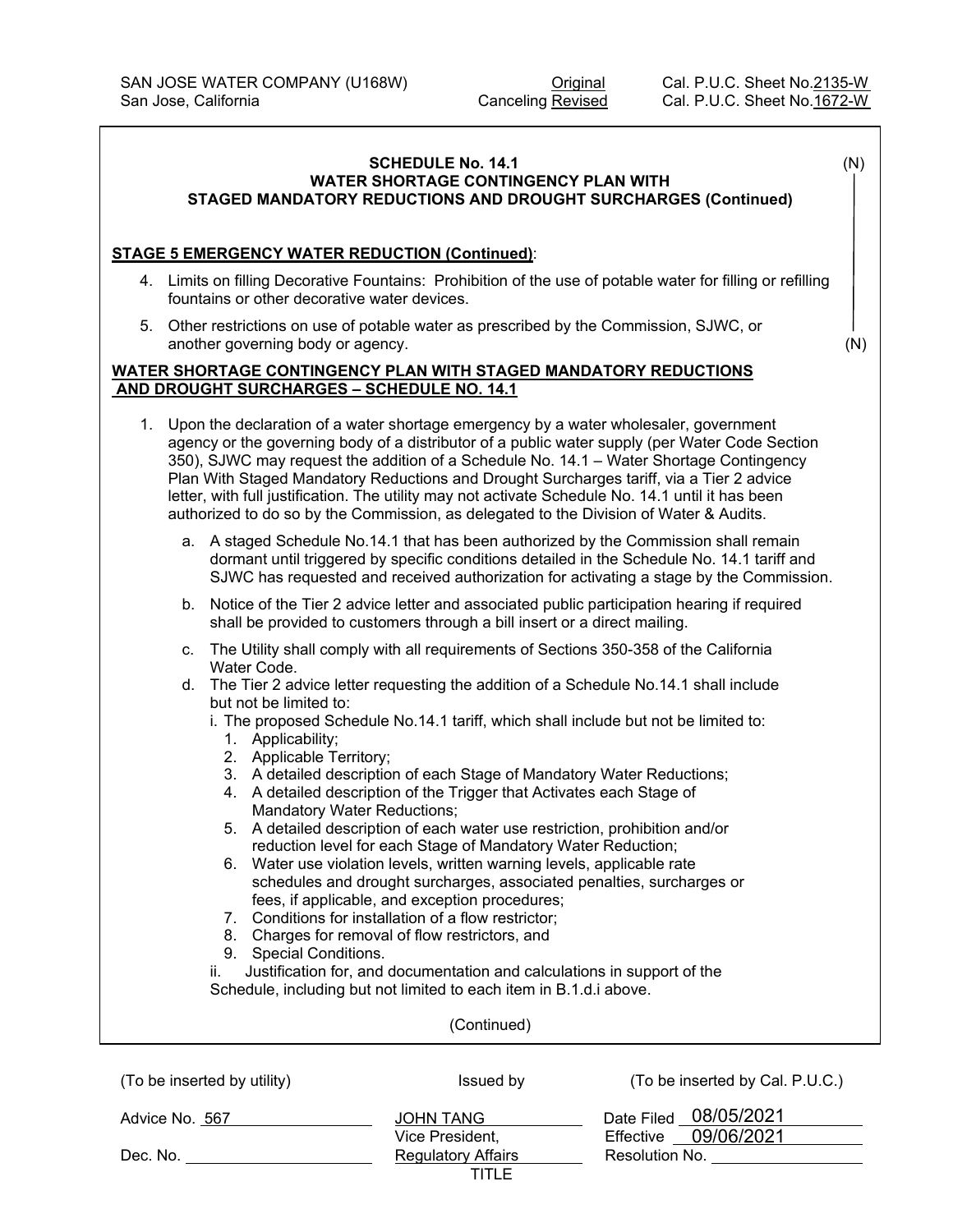# **SCHEDULE No. 14.1 WATER SHORTAGE CONTINGENCY PLAN WITH STAGED MANDATORY REDUCTIONS AND DROUGHT SURCHARGES (Continued)**

# **STAGED MANDATORY WATER REDUCTIONS – SCHEDULE NO. 14.1 (Continued)**

- 2. Number of Stages requested by each utility/district/water system may vary, depending on local conditions and specifics of the water shortage event.
- 3. SJWC may enact a particular stage of Schedule 14.1:
	- a. If the Commission, wholesale water supplier, or other government agency declares an emergency requiring mandatory water use restrictions, or
	- b. If a government agency declares a state of emergency in response to severe drought conditions, earthquake or other catastrophic event that severely reduces the utility's water supply, or
	- c. If the implementation of mandatory restriction levels set by the Commission, utility, wholesale water supplier, or government agency are insufficient, or
	- d. If the utility is unable to address conservation levels set by itself or governing body or agency, or
	- e. If the utility chooses to subsequently activate a different stage.
- 4. When enacting a particular stage of Schedule 14.1, SJWC shall file a Tier 2 advice letter to request activation.
- 5. The Tier 2 advice letter requesting activation of a Schedule No. 14.1 shall include but not be limited to:

a.Justification for activating this particular stage of reductions, as well as the period during which this particular stage of mandatory restrictions and reductions measures will be in effect. b.Notification to its customers as detailed below.

# **ENFORCEMENT OF STAGED MANDATORY WATER REDUCTIONS**

- 1. The staged reduction of water usage and mandatory restrictions in Section C of this Plan become enforceable through additional tariff rates when the Schedule No. 14.1-Water Shortage Contingency Plan with Staged Mandatory Reductions and Drought Surcharges program is implemented.
- 2. The utility may, after one written warning, install a flow-restricting device on the service line of any customer observed by utility personnel to be using water for any non-essential or unauthorized use as defined in above.
- 3. A flow restrictor shall be capable of providing the premises with a minimum of 5 gallons per minute. The restricting device may be removed only by the utility, only after a three-day period has elapsed, and only upon payment of the appropriate removal charge as set forth in Schedule No. 14.1.

| (To be inserted by utility) | Issued by                           | (To be inserted by Cal. P.U.C.)               |
|-----------------------------|-------------------------------------|-----------------------------------------------|
| Advice No. 567              | <b>JOHN TANG</b><br>Vice President. | Date Filed 08/05/2021<br>Effective 09/06/2021 |
| Dec. No.                    | <b>Regulatory Affairs</b>           | Resolution No.                                |
|                             | TITLE                               |                                               |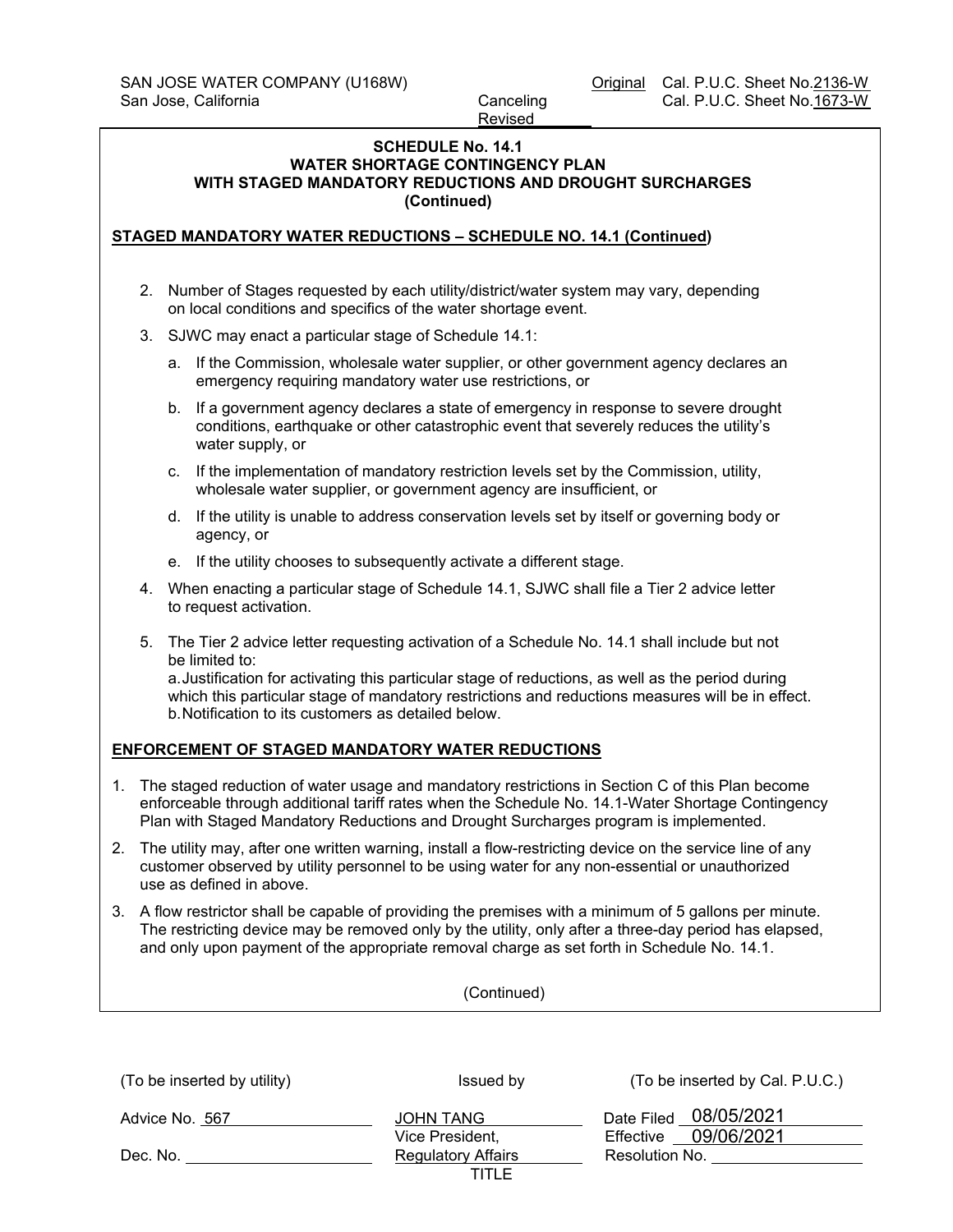# **SCHEDULE No. 14.1 WATER SHORTAGE CONTINGENCY PLAN WITH STAGED MANDATORY REDUCTIONS AND DROUGHT SURCHARGES (Continued)**

# **ENFORCEMENT OF STAGED MANDATORY WATER REDUCTIONS (Continued)**

- 5. Any tampering with flow restricting device by customer can result in discontinuation of water use.
- 6. If, despite installation of such flow-restricting device pursuant to the provisions of the previous enforcement conditions, any such non-essential or unauthorized use of water continues, then the utility may discontinue water service to such customer. In such latter event, a charge as provided in Rule No. 11 shall be paid to the utility as a condition to restoration of service.

# **APPEAL PROCEDURE**

- 1. Any customer who seeks a variance from any of the provisions of this water shortage contingency plan shall notify the utility in writing, explaining in detail the reason for such a variation. The utility shall respond to each such request in writing.
- 2. If the customer disagrees with such disposition, the customer shall have the right to file a formal complaint with the Commission. Except as set forth in this Section, no person shall have any right or claim in law or in equity, against the utility because of, or as a result of, any matter or thing done or threatened to be done pursuant to the provisions of the Water Shortage Contingency Plan.

# **NOTICE**

- 1. When SJWC requests the addition of a Schedule 14.1, Water Shortage Contingency Plan with Stage Mandatory Reductions and Drought Surcharges tariff, via a Tier 2 advice letter, it shall provide customer notice of the Tier 2 advice letter and associated public hearing, if necessary. The Notice will be provided to customers through bill inserts or direct mailing, and through a posting in the local newspaper of circulation. The public meeting shall be held after the utility files the Tier 2 advice letter, and before the Commission authorizes the addition of Schedule 14.1 to the tariff except in cases of emergency water shortages approved by the Division of Water & Audits.
	- a. SJWC shall consult with the Division of Water and Audits staff prior to filing the advice letter, in order to determine the details of the public meeting.
- 2. If activation of Schedule No. 14.1 occurs one year or more since the public hearing associated with adding Schedule No. 14.1 to its tariffs, then the utility shall conduct a public hearing pursuant to California Water Code Section 351 prior to activating the rationing stage.
- 3. During the period that a stage of Schedule No. 14.1 is activated, SJWC shall provide customers with updates regarding its water supply status and the results of customers' conservation and water use reduction efforts.
- 4. During the period that a stage of Schedule No. 14.1 is activated, SJWC shall provide customers with updates regarding its water supply status and the results of customers' conservation and water use reduction efforts.

| (To be inserted by utility) | Issued by                          | (To be inserted by Cal. P.U.C.)                  |
|-----------------------------|------------------------------------|--------------------------------------------------|
| Advice No. 567              | JOHN TANG<br>Vice President,       | Date Filed 08/05/2021<br>09/06/2021<br>Effective |
| Dec. No.                    | <b>Regulatory Affairs</b><br>TITLE | Resolution No.                                   |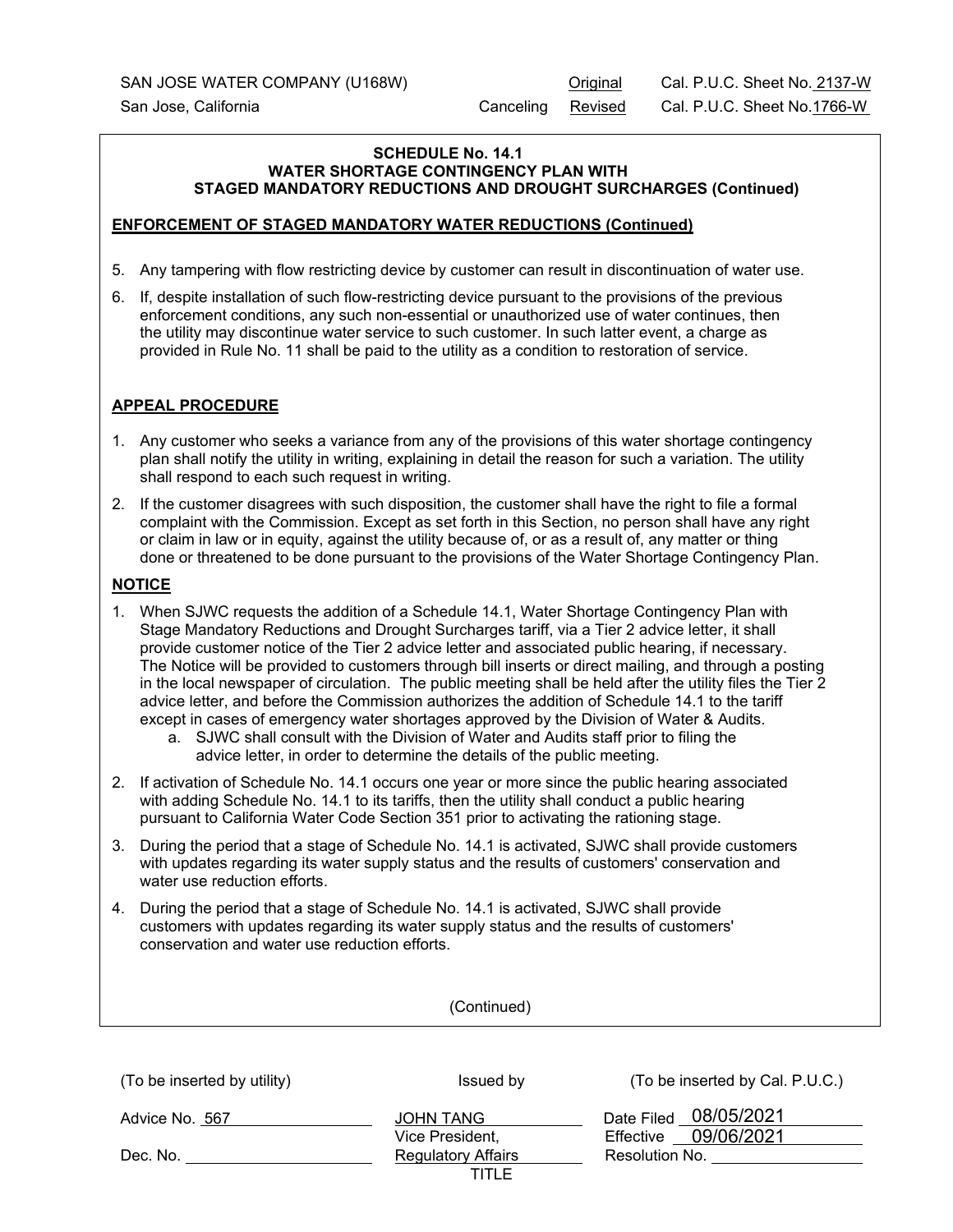SAN JOSE WATER COMPANY (U168W) Contract Cal. P.U.C. Sheet No. 2138-W

San Jose, California Canceling Revised Cal. P.U.C. Sheet No.

# (To be inserted by utility) Issued by Issued by  $($ To be inserted by Cal. P.U.C.) **SCHEDULE No. 14.1** (N)  **WATER SHORTAGE CONTINGENCY PLAN WITH STAGED MANDATORY REDUCTIONS AND DROUGHT SURCHARGES (Continued) DROUGHT ALLOCATIONS AND DROUGHT SURCHARGES Residential**  Drought Allocations for residential customers served under all potable tariff rate schedules are based on individual residential customer usage in Base Year 2019 by month — equaling a 15% reduction. The percentage of conservation reduction is applied to each customer's account, and this forms the basis for drought surcharges. Any usage below the monthly drought allocation in the table below will not be subject to drought surcharges — ensuring that customers who are already conserving water to this level are not penalized. There are minimum allocations in place and no residential customer shall be given a lower allocation than shown in the chart below. Residential Drought Allocation 2019 Base Year 2019 Average Monthly Residential Usage (CCF) 15% Reduction Monthly Drought Allocation (CCF) Jan 10 9 Feb  $7$  6 Mar 1 7 6 Apr  $7$  6 May  $9 \t 8$ Jun 10 9 Jul 13 11 Aug 13 11 Sep 15 13 Oct 13 11 Nov 14 12 Dec 11 9 Allocations falling between full hundredths of cubic feet (CCF) will be rounded to the nearest full one-hundredth of cubic feet. Minimum Monthly Drought Allocation based on minimum average usage for a residential household. (N) (Continued)

| Advice No. 567 | JOHN TANG                 | Date Filed 08/05/2021   |
|----------------|---------------------------|-------------------------|
|                | Vice President,           | 09/06/2021<br>Effective |
| Dec. No.       | <b>Regulatory Affairs</b> | Resolution No.          |
|                | TITLE                     |                         |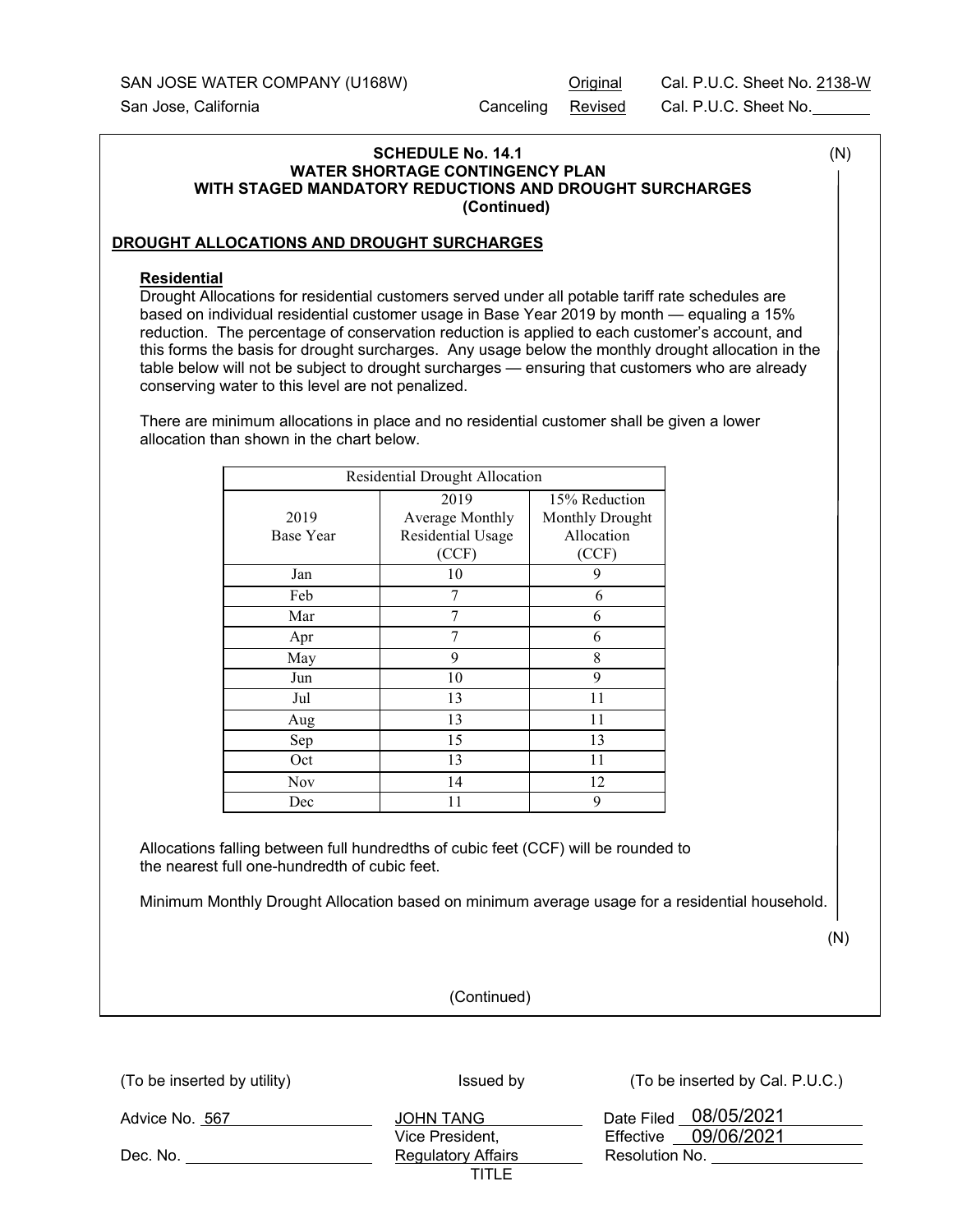#### **SCHEDULE No. 14.1 WATER SHORTAGE CONTINGENCY PLAN WITH STAGED MANDATORY REDUCTIONS AND DROUGHT SURCHARGES (Continued)**

# **DROUGHT ALLOCATIONS AND DROUGHT SURCHARGES (continued)**

# **Landscape Services**

The Drought Allocation for each landscape customer served under all potable tariff rate (N) schedules is based upon the individual landscape customer's monthly usage from 2019. The Monthly Drought Allocation is then calculated as 100% of monthly usage during during 2019 minus the reduction percentage required. In this instance, a 15% required reduction percentage results in an 85% allocation. Allocations falling between a full one hundredth of cubic feet will be rounded to the nearest full one hundredth of cubic feet. (N)

# **DROUGHT ALLOCATION ADJUSTMENTS**

- 1. Any customer who seeks a variance from any of the provisions of this water shortage contingency plan shall notify the utility in writing, explaining in detail the reason for such a variation. The utility shall respond to each such request in writing.
- 2. If the customer disagrees with such disposition, the customer shall have the right to file a formal complaint with the Commission. Except as set forth in this Section, no person shall have any right or claim in law or in equity, against the utility because of, or as a result of, any matter or thing done or threatened to be done pursuant to the provisions of the Water Shortage Contingency Plan.

# **DROUGHT SURCHARGE**

 (N) Excess water usage above the Drought Allocation will result in a Drought Surcharge, This Drought Surcharge is in addition to base charges allowed under the applicable tariffs authorized by the CPUC. Each unit (CCF) of water in excess of the Drought Allocation will be charged at the Tier 3 rate in place at the time of billing.

Customers participating in the Utility's Low Income Customer Assistance Program shall be entitled to a 50% reduction in the Drought Allocation Surcharge. (N)

| (To be inserted by utility) | Issued by                          | (To be inserted by Cal. P.U.C.)                  |
|-----------------------------|------------------------------------|--------------------------------------------------|
| Advice No. 567              | JOHN TANG<br>Vice President,       | Date Filed 08/05/2021<br>09/06/2021<br>Effective |
| Dec. No.                    | <b>Regulatory Affairs</b><br>TITLE | Resolution No.                                   |